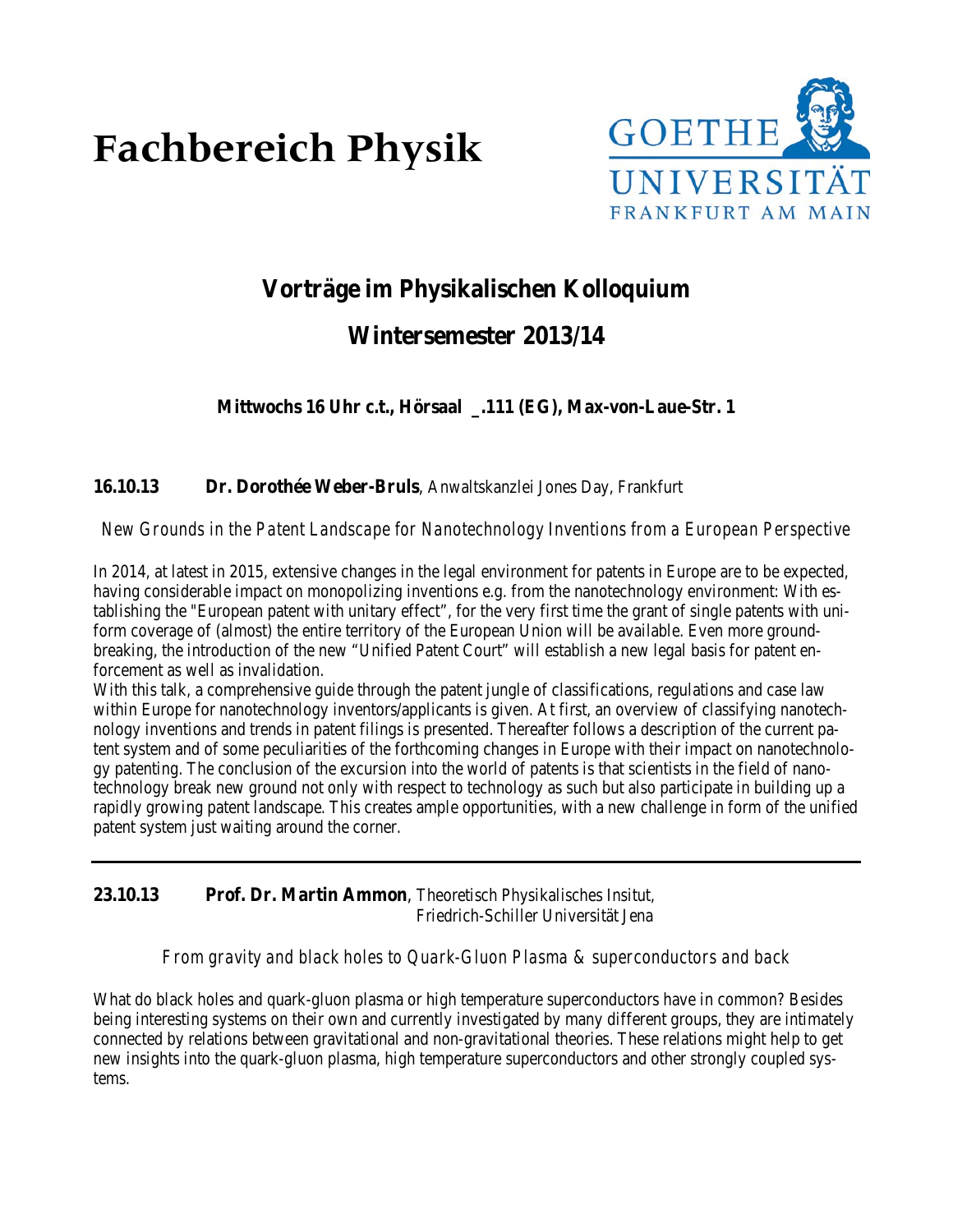In this talk I will review the basic theoretical arguments leading to such surprising relations and focus on a few exciting applications towards real-world systems. In the end I will speculate about astonishing consequences for quantum gravity and our universe.

#### **30.10.13 Prof. Dr. Jochen Küpper**, Center for Free-Electron Laser Science, DESY, Hamburg

## *Getting complex molecules under control*

The recording of molecular movies, the atomically resolved structural dynamics of complex molecules, is within reach. Corresponding modern experiments in the molecular sciences range from ultrafast attosecond electron dynamics investigations of diatomic molecules to the coherent diffractive imaging of nanocrystals or viruses of biological samples. The recording of temporally and spatially atomically resolved "movies" will rely on strongly controlled molecular samples. This includes the separation of individual structural isomers or even quantum states of complex molecules, the ability to strongly fix complex molecules in space, and to deliver them to the interaction point of the probe experiment, such as modern table-top laser systems, free-electron lasers, or electron beams. I will discuss our endeavors to get complex molecules under control, including the spatial separation of different species and the one- and three-dimensional alignment and orientation. The controlled samples of such many-body quantum systems have been successfully employed in various benchmark experiments toward the recording of molecular movies and the unraveling of the structure-function relationship.

## **6.11.13 Prof. Dr. Selim Jochim**, Physikalisches Institut, Universität Heidelberg

#### *One, two, three, many: Exploring quantum systems one atom at a time*

Experiments with ultracold gases have been extremely successful in studying many body systems, such as Bose Einstein condensates or fermionic superfluids. These are deep in the regime of statistical physics, where adding or removing an individual particle does not matter.

For a few-body system this can be dramatically different. This is apparent for example in nuclear physics, where adding a single neutron to a magic nucleus dramatically changes its properties. In our work we deterministically prepare generic model systems containing up to ten ultracold fermionic atoms with tunable short range interaction.

In our bottom-up approach, we have started the exploration of such few-body systems with a two-particle system that can be described with an analytic theory. Adding more particles one by one we enter a regime in which an exact theoretical description of the system is exceedingly difficult, until the particle number becomes large enough such that many-body theories provide an adequate approximation.

Our vision is to use our deterministically prepared tunable few- body systems as a microscopic building block to prepare model systems that might help to gain insight into complex many-body systems in condensed matter or even QCD.

#### **13.11.13 Prof. Dr. Claudius Gros**, Institut für Theoretische Physik, Goethe Universität Frankfurt

# *Complex dynamical Systems and our Brain*

Our brain is a complex dynamical system and an introduction to the basic concepts underlying its functionality, on a generic level, is given. We will then discuss the advantages of using generating functionals for the construction of complex and cognitive systems and discuss two examples based on information-theoretical concepts, the neural information entropy and the Fisher information for the synaptic flux operator. Discussing the results obtained for the respective neural networks we will argue, that generating functionals constitute a promising route for guiding self-organizational processes.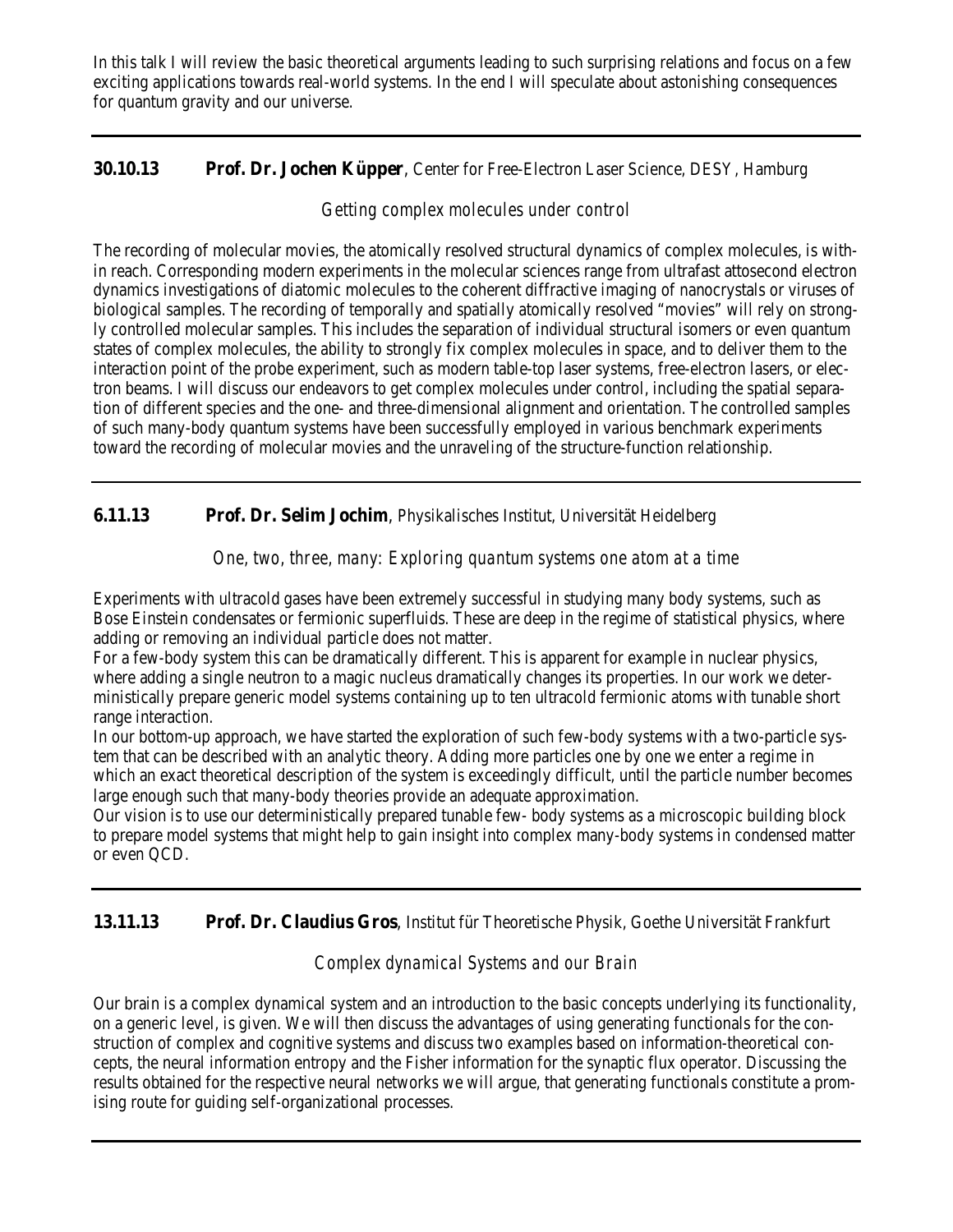#### **20.11.13 PD Dr. Till Jahnke**, Institut für Kernphysik, Goethe Universität Frankfurt

#### *Interatomic Coulombic Decay - Experimentelle Untersuchungen und Anwendungen*

Mit Interatomic (oder Intermolecular) Coulombic Decay (ICD) wurde vor etwa 15 Jahren ein neuartiger Zerfallsmechanismus vorhergesagt [1], bei dem die Anregungsenergie eines Atoms an ein Nachbaratom oder Nachbarmolekül übertragen wird. Dies geschieht erstaunlicherweise in Verbänden von nur locker gebundenen Atomen und Molekülen und somit über große Entfernungen hinweg. Nachdem der Prozess vor einigen Jahren experimentell eindeutig nachgewiesen werden konnte [2] stellte sich heraus, dass ICD ein sehr allgemeines Phänomen ist. ICD tritt in einer Vielzahl von Szenarien auf, nach Ionisation, Anregung, aber auch nach lokalen Auger-Zerfällen, und wurde seither in vielen verschiedenen Systemen beobachtet. Seit der experimentellen Bestätigung der Existenz von ICD sind daher zu diesem Thema bereits etwa 150 Publikationen erschienen. In der letzten Zeit ist es endlich gelungen, den Ablauf des Zerfalls auf atomarer Ebene aufzulösen: in einem Experiment konnte die Bewegung der am Zerfall beteiligten Atome "gefilmt" werden [3]. Diese Messung dient somit als Grundlage, weitere Aspekte von ICD verstehen zu können, aber auch andere atomare und molekulare Vorgänge zeitaufgelöst zu untersuchen. Ein weiterer Aspekt von ICD ist die Emission eines (typischerweise) niederenergetischen Elektrons. Da niederenergetische Elektronen als genotoxisch gelten, wurde mit dem Nachweis von ICD in kleinen Wassertropfen [4,5] vermutet, dass ICD der Entstehung von Strahlen-schäden eine Rolle spielen könnte. Da ICD auch nach einer resonanten Anregung von Atomen nachgewiesen wurde [6], könnte man es benutzen, um gezielt (durch die resonante Anregung) an einem einzigen Atom in einem komplexen System Energie zu deponieren und dort ICD auszulösen. Das dann entstehende niederenergetische Elektron könnte z.B. erkrankte Zellen angreifen, nachdem diese durch einen Markerstoff (der das resonant anregbare Atom enthält) markiert worden sind.

[1] Cederbaum, L. S., Zobeley, J., and Tarantelli, F., Phys. Rev. Lett., 79, 4778 (1997).

[2] Jahnke, T., Czasch, A., Schöffler, M. S., Schössler, S., Knapp, A. Käsz, M., Titze, J., Wimmer, C., Kreidi, K., Grisenti, R. E., Staudte, A., Jagutzki, O., Hergenhahn, U., Schmidt-Böcking, H., and Dörner, R., Phys. Rev. Lett., 93, 163401 (2004).

[3] F. Trinter, J. B. Williams, M. Weller, M. Waitz, M. Pitzer, J. Voigtsberger, C. Schober, G. Kastirke, C. Müller, C. Goihl, P. Burzynski, F. Wiegandt, T. Bauer, R. Wallauer, H. Sann, A. Kalinin, L. Ph. H. Schmidt, M. Schöffler, N. Sisourat, and T. Jahnke, Physical Review Letters, 111, 093401 (2013)

[4] Jahnke, T., Sann, H., Havermeier, T., Kreidi, K., Stuck, C., Meckel, M., Schöffler, M., Neumann, N., Wallauer, R., Voss, S., Czasch, A., Jagutzki, O., Malakzadeh, A., Afaneh, F.,Weber, Th., Schmidt-Böcking, H., and Dörner, R. Nature Physics, 6, 139 (2010).

[5] Mucke, M., Braune, M., Barth, S., Förstel, M., Lischke, T., Ulrich, V., Arion, T., Becker, U., Bradshaw, A., and Hergenhahn, U. Nature Physics, 6, 143 (2010).

[6] F. Trinter, M. S. Schöffler, H.-K. Kim, F. Sturm, K. Cole, N. Neumann, A. Vredenborg, J. Williams, I. Bocharova, R. Guillemin, M. Simon, A. Belkacem, A. L. Landers, Th. Weber, H. Schmidt-Böcking, R. Dörner, and T. Jahnke, Nature accepted for publication (2013)

#### **27.11.13 Dr. Pablo Richter**, Continental Automotive GmbH, Babenhausen

*Head-up Display – der innovative Bestandteil von Fahrerassistenzsystemen im Auto von heute und morgen*

Die Bedeutung des Head-up Displays (kurz: HUD´s) als besonders innovative Anzeigefläche im Automobil nimmt rasant zu, insbesondere als Teil von Gesamtkonzepten, die im Auto die Schnittstelle zwischen Mensch und Maschine (kurz: HMI, Human-Mashine Interface) beschreiben. Der Hauptvorteil eines Head-up Displays liegt darin, das Fahren sicherer und nebenbei komfortabler zu machen. Sicherer deswegen, weil der Fahrer während des Fahrens alle fahrerrelevanten Informationen, wie beispielsweise die aktuelle Geschwindigkeit oder Navigationshinweise über das optische System HUD und die Windschutzscheibe ins direkte Sichtfeld in einem Projektionsabstand von 2-2,5 m vor sich in Form eines virtuellen Bildes eingespiegelt bekommt.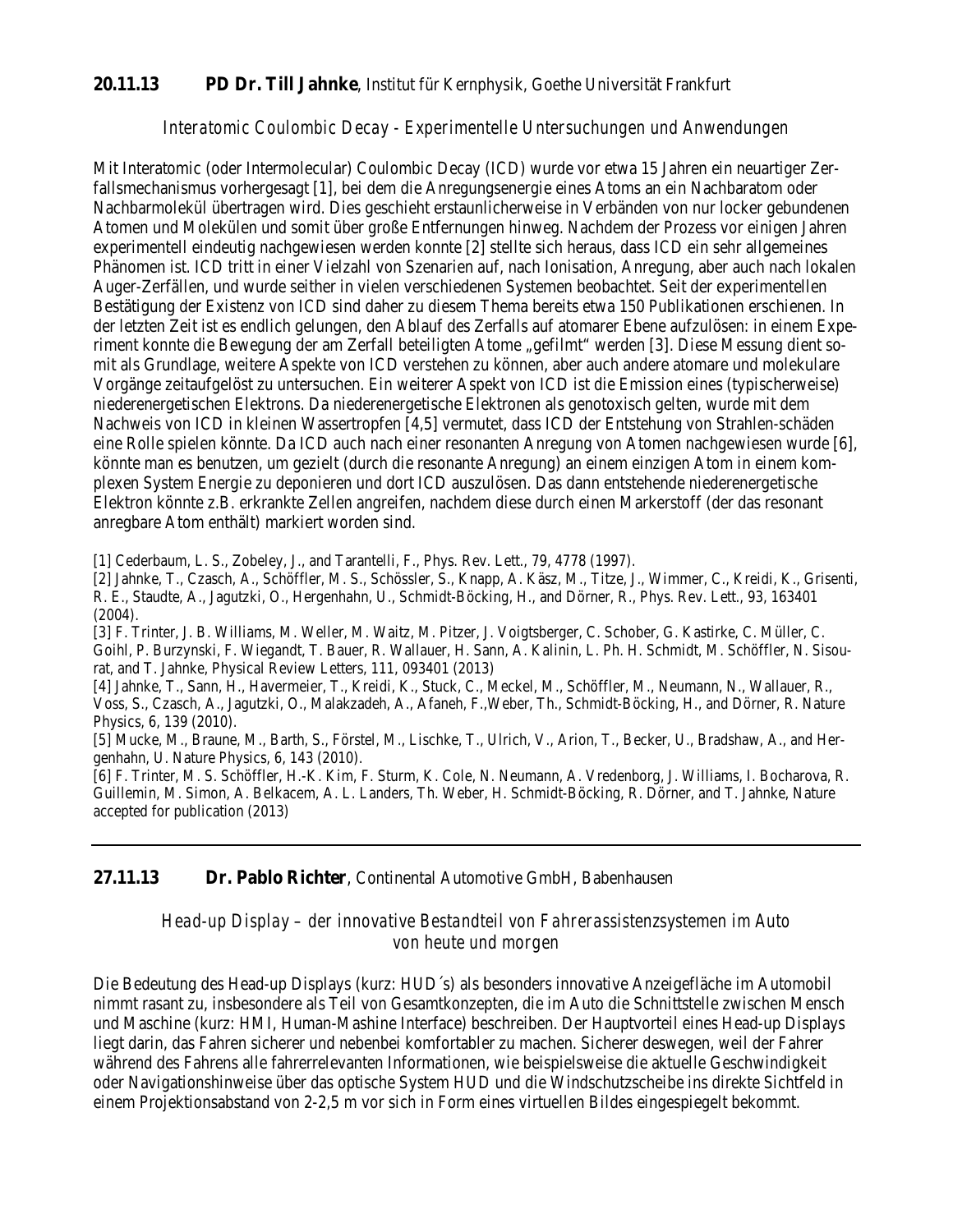Der Vortrag behandelt sowohl die Funktionsweise, die optische Auslegung als auch die Serienproduktion von HUD´s. Zudem wird auf die gesamte Vielfalt von HUD´s, vom Combiner- über Windschutzscheiben- hin bis zum Augmented-Reality-HUD eingegangen. Desweiteren wird die generelle Rolle des HUD´s im Gesamtkontext "Maschine-Mensch-Schnittstelle" beschrieben.

#### **4.12.13 Dr. Susanne Heinicke**, Didaktik und Geschichte der Physik, Carl-von-Ossietzky-Universität Oldenburg

#### *Aus Fehlern wird man klug – ein Plädoyer für die Achtung des Messfehlers*

In Selbstverständnis und Historie ist die Physik eine messende Wissenschaft. Weniger stark ausgeprägt als die Diskussion der Ergebniswerte dieser Messungen ist dabei allerdings die um ihre begrenzte Genauigkeit, und dies sowohl in Lehre als auch Forschung. Der sogenannte "Messfehler" ist so schon dem Namen nach mehr Haushalter des Makels denn Träger interessanter Information.

In diesem Sinne gehört auch die konventionelle "Fehlerrechnung" zu den unbeliebtesten Aufgaben im naturwissenschaftlichen Studium. Entsprechend zeigt ein Blick in Praktikumsanleitungen, Lehrbücher, Praktikumsprotokolle und auch Qualifikationsarbeiten, wissenschaftliche Veröffentlichungen oder populärwissenschaftliche Darstellungen, dass die Diskussion der begrenzten Genauigkeit dieser Messungen ein eher bescheidenes Dasein fristet. Vor allem aber werden bei kritischer fachlicher Analyse eine Vielzahl von Widersprüchlichkeiten und Inkonsistenzen in unserem konventionell-statistischen Umgang mit Messfehlern deutlich.

Es ist angebracht, über einen alternativen Umgang mit der begrenzten Genauigkeit unserer Messungen nachdenken, der fachlich adäquater und für die Lernenden logisch zugänglicher ist und der deutlich macht, dass ohne die Beschreibung der Unsicherheit einer Messung eine adäquate Interpretation ihres Ergebnisses gar nicht möglich ist. Ein Blick in die Geschichte der Physik zeigt, dass der vorgestellte Ansatz so modern gar nicht ist. Die grundliegenden Empfehlungen formulierte das BIPM 1995 in der Veröffentlichung einer internationalen Empfehlung des Umgangs mit Messunsicherheiten (GUM). Seine Wurzeln reichen allerdings noch sehr viel weiter in die Geschichte der Naturwissenschaften zurück.

Der Vortrag nähert sich dem Gegenstand des Messfehlers daher aus einer fachlichen, einer fachhistorischen und fachdidaktischen Perspektive und zeigt auf, was für ein Lern- und Informationspotential in der Diskussion der begrenzten Genauigkeit einer Messung tatsächlich stecken könnte, wenn wir sie adäquat nutzten.

#### **11.12.13 Prof. Dr. Andrey V. Solov'yov**, Frankfurt Institute for Advanced Studies (FIAS)

#### *Multiscale physics of ion beam cancer therapy: nanoscale insights*

The multiscale approach to the molecular level assessment of radiation damage in biological targets consequent to irradiation by ions was designed in order to qualitatively and quantitatively describe the effects that take place when energetic ions interact with living tissues, e.g. the Relative Biological Effectiveness (RBE) of radiation [1, 2]. A road towards the understanding physical aspects of ion-beam cancer therapy on the molecular level revealed that this problem has many temporal, spatial, and energy scales, while the main events leading to the cell death happen on a nanometer scale. The multiscale approach is interdisciplinary, phenomenon-based and, having started some years ago, passed several milestones making discoveries on different scales, for review see [1, 2]. Thus, in addition to the traditional pathways of biodamage often related to secondary electrons and free radicals production in cells after irradiation [3], the multiscale approach also considers a new efficient pathway of DNA damage caused by the nanoscopic shock waves created by the strong local heating in the vicinity of the ion tracks due to the energy deposited by ions [4].

#### References

[1] E. Surdutovich, A.V. Solov'yov, J. Phys.: Conf. Ser. 373, 012001 (2012)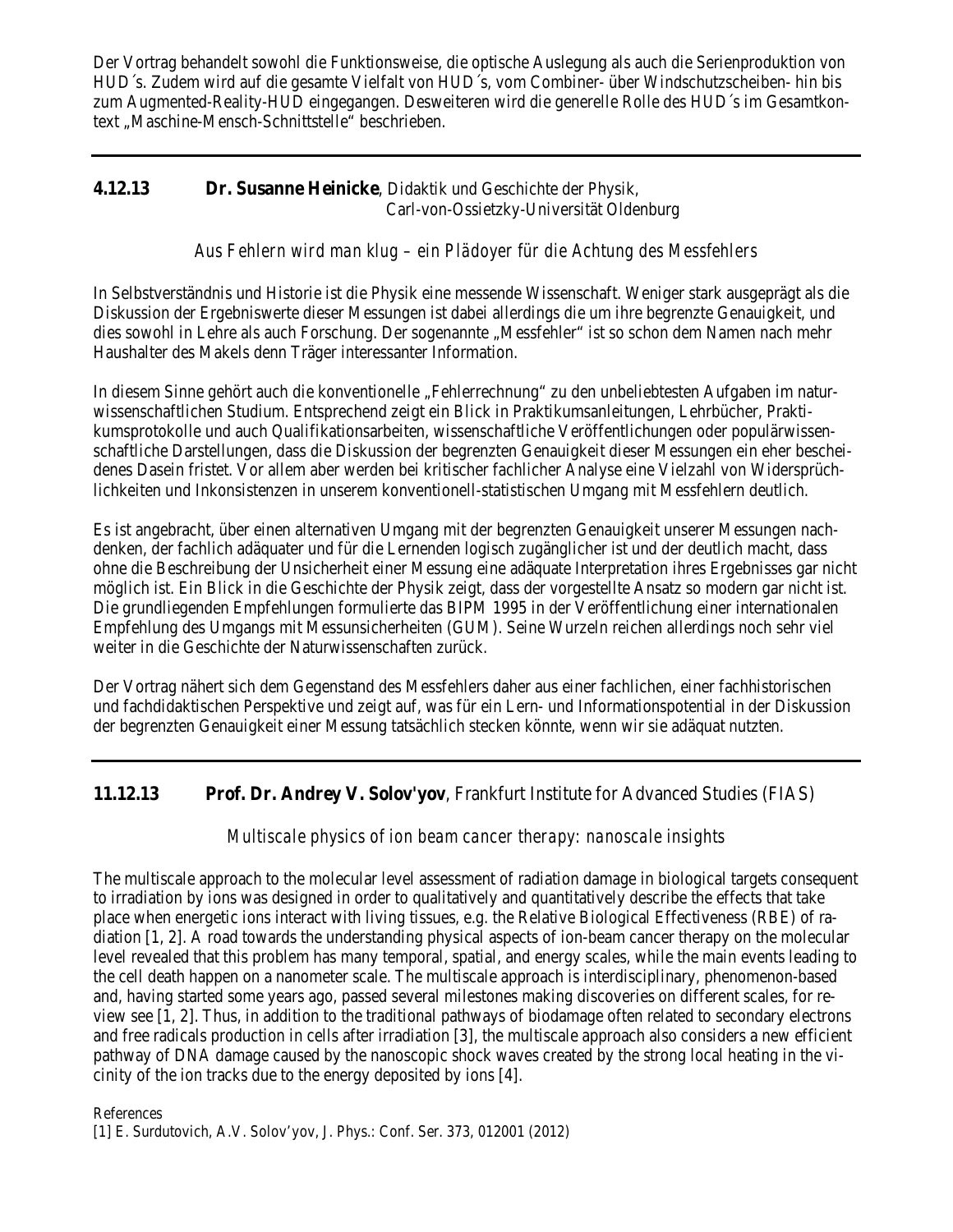[2] E. Surdutovich, A.V. Solov'yov, Eur. Phys. J. D, Colloquium paper (2013); http://xxx.lanl.gov/ arXiv:1312.0897v1 [physics.bio-ph] 3 Dec 2013

[3] P. de Vera, R. Garcia-Molina, I. Abril, A.V. Solov'yov, Physical Review Letters 110,148104 (2013)

[4] E. Surdutovich, A. Yakubovich, and A.V. Solov'yov, www.nature.com / scientificreports, 3, 1289 (2013).

#### **18.12.13 PD Dr. Piero Nicolini**, Frankfurt Institute for Advanced Studies (FIAS)

#### *Journey to the shortest scale*

By combining arguments from quantum mechanics and the theory of gravitation we present the concept of fundamental length, namely the shortest physically meaningful length scale in the Universe.

We also discuss a variety of Gedankenexperimente that can underline the necessity of a fundamental length and uncover the inadequacy of standard quantum mechanics in the extreme high energy regime.

Finally we offer a brief overview of possible repercussions. We discuss some experimental arenas in which evidences of a fundamental length are expected despite the difficulties one conventionally encounters to probing such extremely small distances.

#### **15.01.14 Prof. Dr. Mischa Bonn**, Max Planck Institute for Polymer Research, Department of Molecular Spectroscopy, Mainz

#### *Carrier Dynamics in Graphene and Graphene Nanostructures studied using Ultrafast TeraHertz Spectroscopy*

Owing to its 2 2-dimensional structure, vanishing bandgap and high electron mobility, graphene is a promising material for many optoelectronic applications. An important open question has been how photon energy is converted into electronic energy: initially, each photon creates one excited electron-hole pair, but this initially excited pair can get rid of its excess energy either by generating phonons, or by generating additional electrons and holes, in a process similar to carrier multiplication in conventional semiconductors. We quantify the efficiency of carrier multiplication, the transfer of energy from a single optical photon to multiple hot charge carriers, in monolayer graphene.

We further investigate how the quantum confinement in graphene nanostructures (carbon nanotubes and graphene nanoribbons) affect the photoconductive properties. The presence of a bandgap in these nanostructures make them promising candidates for, e.g., photovoltaic devices, but the photoconductivity in these materials has been debated.

Nature Chemistry doi:10.1038/nchem.1819 (2013). Nano Letters doi: 10.1021/nl402978s (2013). Nature Physics 9, 248-252 (2013).

#### **22.01.14 Dr. Giuliano Franchetti**, GSI Helmholtzzentrum für Schwerionenforschung, Darmstadt

*Nonlinear dynamics in the realm of high intensity beams*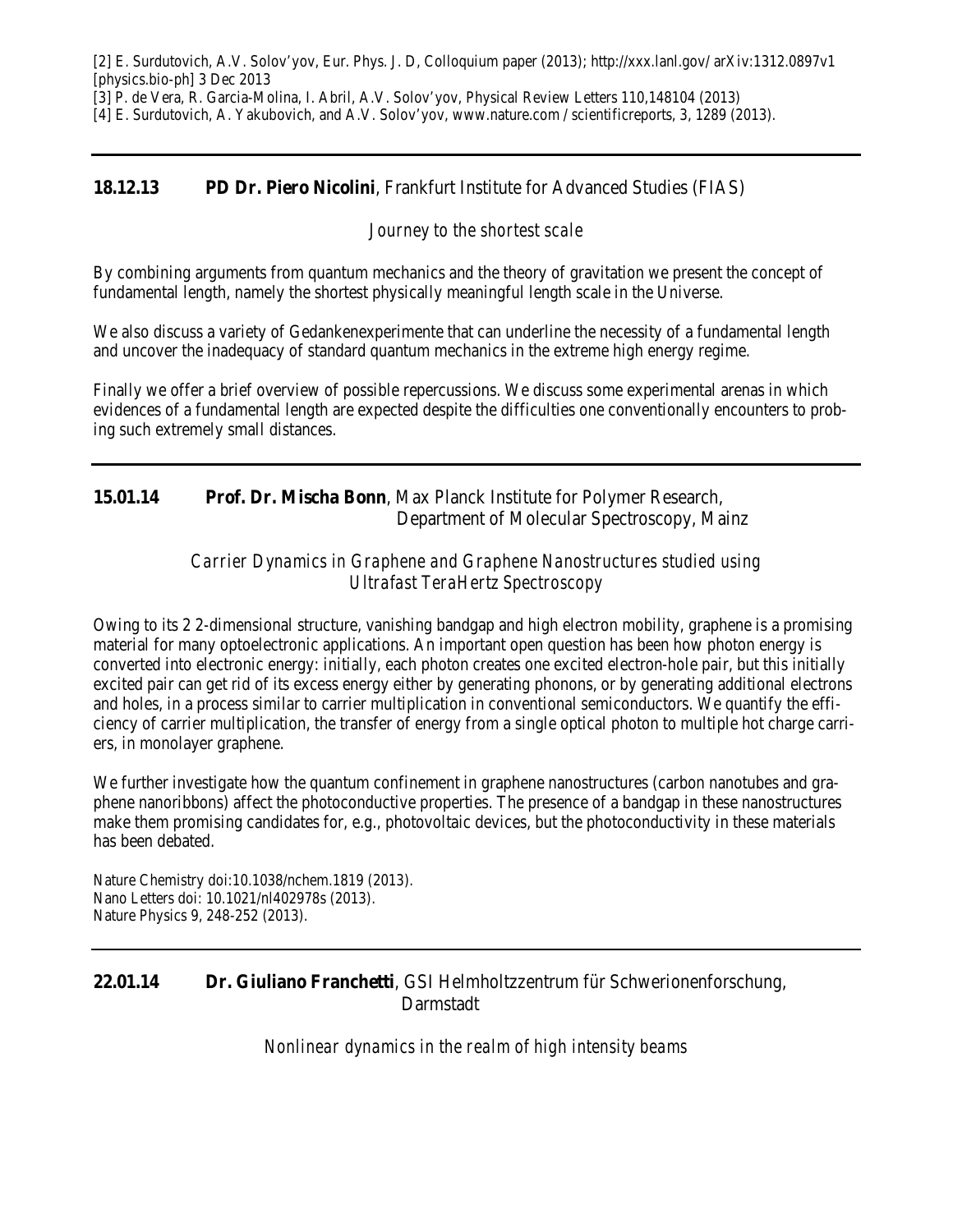The transport and acceleration of charged particles requires technical development and clear understanding of the particle dynamics. However, the production of high intensity beams (FAIR,JPARC, LHC Intensity Upgrade) or of high energy beam (LHC) makes the design less obvious. An accelerator becomes a world where complex mechanisms takes place (nonlinear resonances, dynamics aperture, collective effects, instabilities, electron cloud, etc.). Mechanisms with short time scale conflicts with mechanisms of long time scale and new effects become important for the beam control. This lecture will introduce the physics of high intensity beams and the nonlinear beam dynamics, and address the ongoing studies of resonance crossing.

# **29.01.14 Prof. Dr. Martin Plenio**, Institut für Theoretische Physik, Universität Ulm

## *Quantum Effects in Biological Systems*

The exploration of quantum effects in biology is an emerging field of research that concerns itself with the experimental and theoretical exploration of quantum phenomena in biological systems. In this lecture I aim to bring out design principles that nature may be exploiting to make use of quantum effects and I will develop in particular one underlying theme - the dynamics of quantum dynamical networks in the presence of an environment and the fruitful interplay that the two may enter. For three biological phenomena whose understanding is held to require quantum mechanical processes, excitation and charge transport in photosynthetic complexes, magneto-reception in birds and the olfactory sense, I demonstrate that this underlying theme encompasses them all, thus suggesting its wider relevance for quantum biology.

#### **5.02.14 Dr. Paul Neumayer**, ExtreMe Matter Institute EMMI and GSI Helmholtzzentrum für Schwerionenforschung, Darmstadt and FIAS, Frankfurt

#### *Studying matter at astrophysical conditions in the laboratory*

Matter at extreme pressures and densities is prevalent in the interior of compact astrophysical objects, such as giant planets. The theoretical description of matter at these high energy density (HED) conditions poses a great challenge and highly computing intensive calculations are employed to predict material properties crucial to modelling planetary structure and evolution. With the availability of powerful drivers, such as large laser facilities or intense heavy ion beams, matter at HED conditions can be produced and studied in the laboratory, allowing experimental tests of dense matter modelling.

This talk will give an introduction into the field of HED science and show selected recent as well as planned experiments. A particular focus is given to advanced x-ray diagnostic techniques which are being developed at GSI for future experiments at the FAIR facility.

## **12.02.14 Prof. Dr. Markus H. Thoma**, Physikalisches Institut, Justus-Liebig-Universität Gießen

#### *Cold Plasmas - From Space to Medicine*

Cold or low temperature discharge plasmas have numerous applications in fundamental research as well as technological applications. Here I want to focus on three aspects of these plasmas:

1. Complex or dusty plasmas are low temperature plasmas produced in RF or DC discharges which contain microparticles, e.g. dust grains. Due to the high charges (103 – 105 e) the microparticles are strongly coupled and can arrange in regular structures called plasma crystal. Complex plasmas can therefore be used as model systems for strongly interacting many-body systems but also play a role in astrophysics (e.g. comets, planet formation) as well as technology (e.g. microchip production by plasma etching). Complex plasma experiments